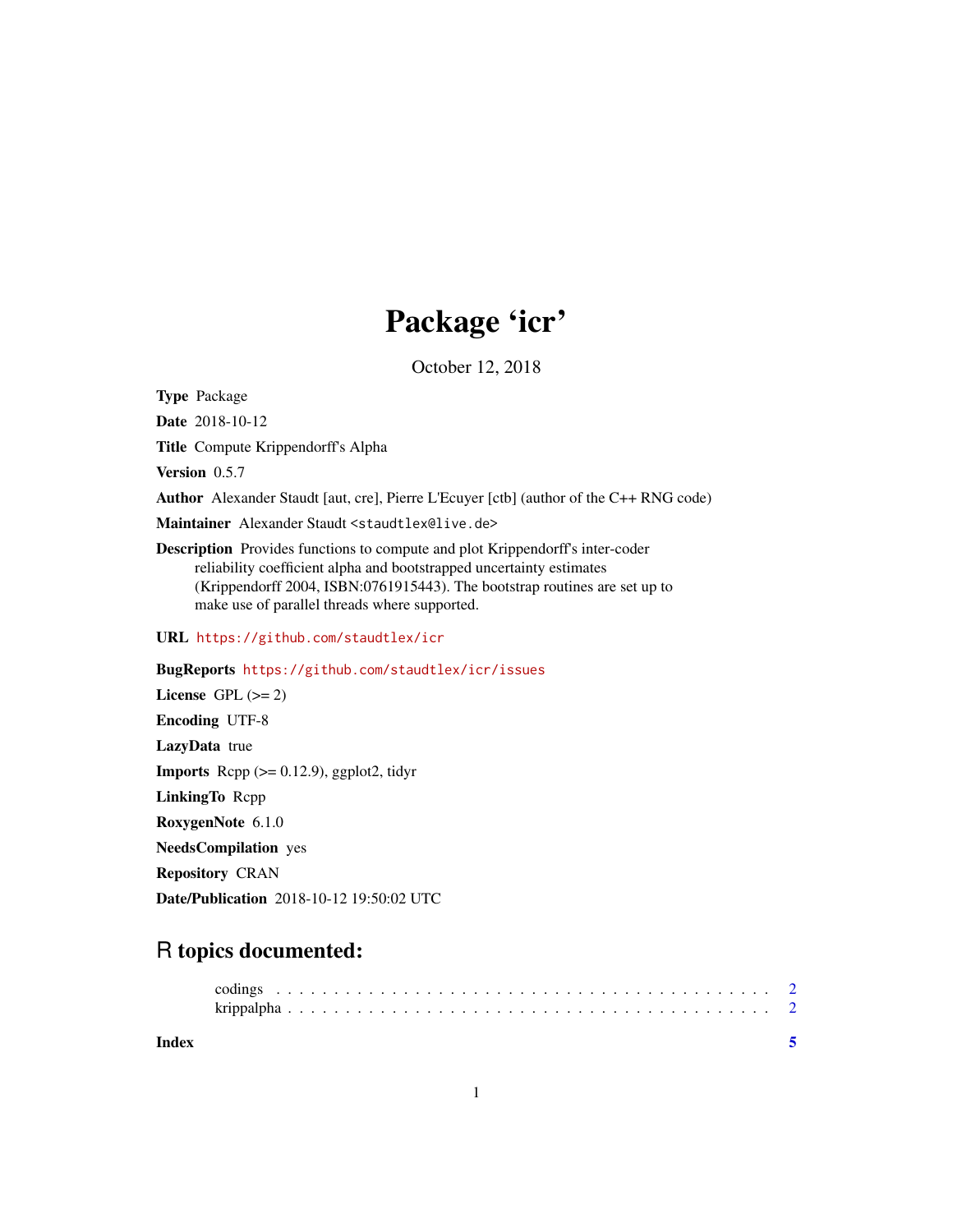<span id="page-1-0"></span>

#### Description

A matrix containing example codings of 12 units (e.g. newspaper articles) by four coders.

#### Usage

codings

#### Format

A matrix with 4 rows and 12 columns. Each column contains the coders' assessments of a coding unit (e.g. newspaper article)

#### Source

Krippendorff, K. (1980). Content analysis: An introduction to its methodology. Beverly Hills, CA: Sage.

krippalpha *Krippendorff 's alpha*

#### Description

krippalpha computes Krippendorff's reliability coefficient alpha.

#### Usage

```
krippalpha(data, metric = "nominal", bootstrap = FALSE,
 bootnp = FALSE, nboot = 20000, nnp = 1000, cores = 1,
  seed = rep(12345, 6))
```
#### Arguments

| data      | a matrix or data frame (coercible to a matrix) of reliability data. Data of type<br>character are converted to numeric via as. factor().         |
|-----------|--------------------------------------------------------------------------------------------------------------------------------------------------|
| metric    | metric difference function to be applied to disagreements. Supports nominal,<br>ordinal, interval, and ratio. Defaults to nominal.               |
| bootstrap | logical indicating whether uncertainty estimates should be obtained using the<br>bootstrap algorithm defined by Krippendorff. Defaults to FALSE. |
| bootnp    | logical indicating whether non-parametric bootstrap uncertainty estimates should<br>be computed. Defaults to FALSE.                              |
| nboot     | number of bootstraps used in Krippendorff's algorithm. Defaults to 20000.                                                                        |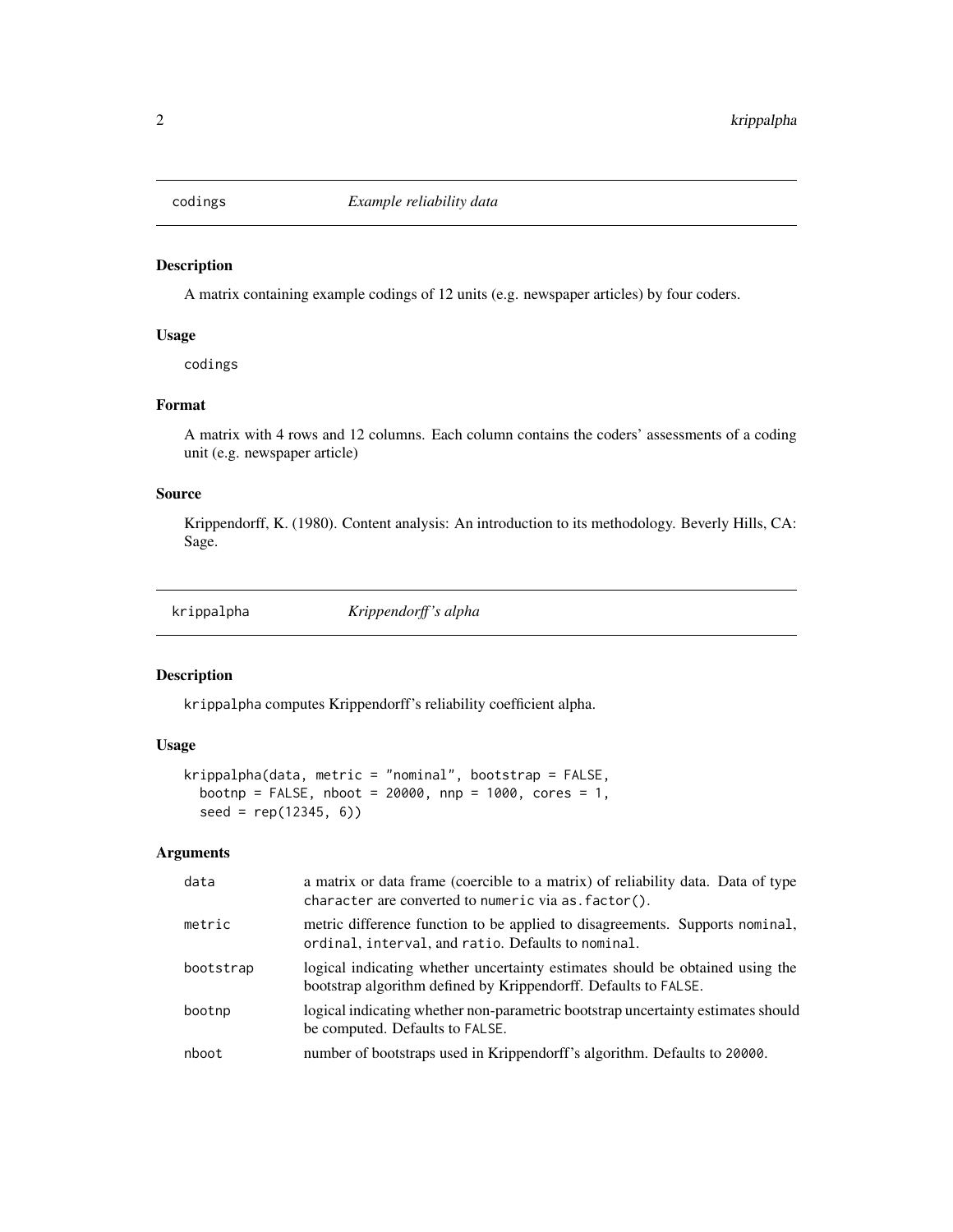#### krippalpha 3

| nnp   | number of non-parametric bootstraps. Defaults to 1000.                                                                                                                                                 |
|-------|--------------------------------------------------------------------------------------------------------------------------------------------------------------------------------------------------------|
| cores | number of cores across which bootstrap-computations are distributed. Defaults<br>to 1. If more cores are specified than available, the number will be set to the<br>maximum number of available cores. |
| seed  | numeric vector of length 6 for the internal L'Ecuver-CMRG random number<br>generator (see details). Defaults to c(12345, 12345, 12345, 12345, 12345, 12345).                                           |

#### Details

krippalpha takes the seed vector to seed the internal random number generator of both bootstraproutines. It does not advance R's RNG state.

#### Value

Returns a list of type icr with following elements:

| alpha              | value of inter-coder reliability coefficient                                                         |
|--------------------|------------------------------------------------------------------------------------------------------|
| metric             | integer representation of metric used to compute alpha: 1 nominal, 2 ordinal, 3<br>interval, 4 ratio |
| n_coders           | number of coders                                                                                     |
| n_units            | number of units to be coded                                                                          |
| n_values           | number of unique values in reliability data                                                          |
| coincidence_matrix |                                                                                                      |
|                    | matrix containing coincidences within coder-value pairs                                              |
| delta_matrix       | matrix of metric differences depending on method                                                     |
| $D_e$              | expected disagreement                                                                                |
| $D_$               | observed disagreement                                                                                |
| bootstrap          | TRUE if Krippendorff bootstrapping algorithm was run, FALSE otherwise                                |
| nboot              | number of bootstraps                                                                                 |
| bootnp             | TRUE if nonparametric bootstrap was run, FALSE otherwise                                             |
| nnp                | number of non-parametric bootstraps                                                                  |
| bootstraps         | vector of bootstrapped values of alpha (Krippendorff's algorithm)                                    |
| bootstrapsNP       | vector of non-parametrically bootstrapped values of alpha                                            |

#### Note

krippalpha's bootstrap-routines use L'Ecuyer's CMRG random number generator (see L'Ecyuer et al. 2002) to create random numbers suitable for parallel computations. The routines interface to L'Ecuyer's C++ code, which can be found at [https://pubsonline.informs.org/doi/abs/10.](https://pubsonline.informs.org/doi/abs/10.1287/opre.50.6.1073.358) [1287/opre.50.6.1073.358](https://pubsonline.informs.org/doi/abs/10.1287/opre.50.6.1073.358)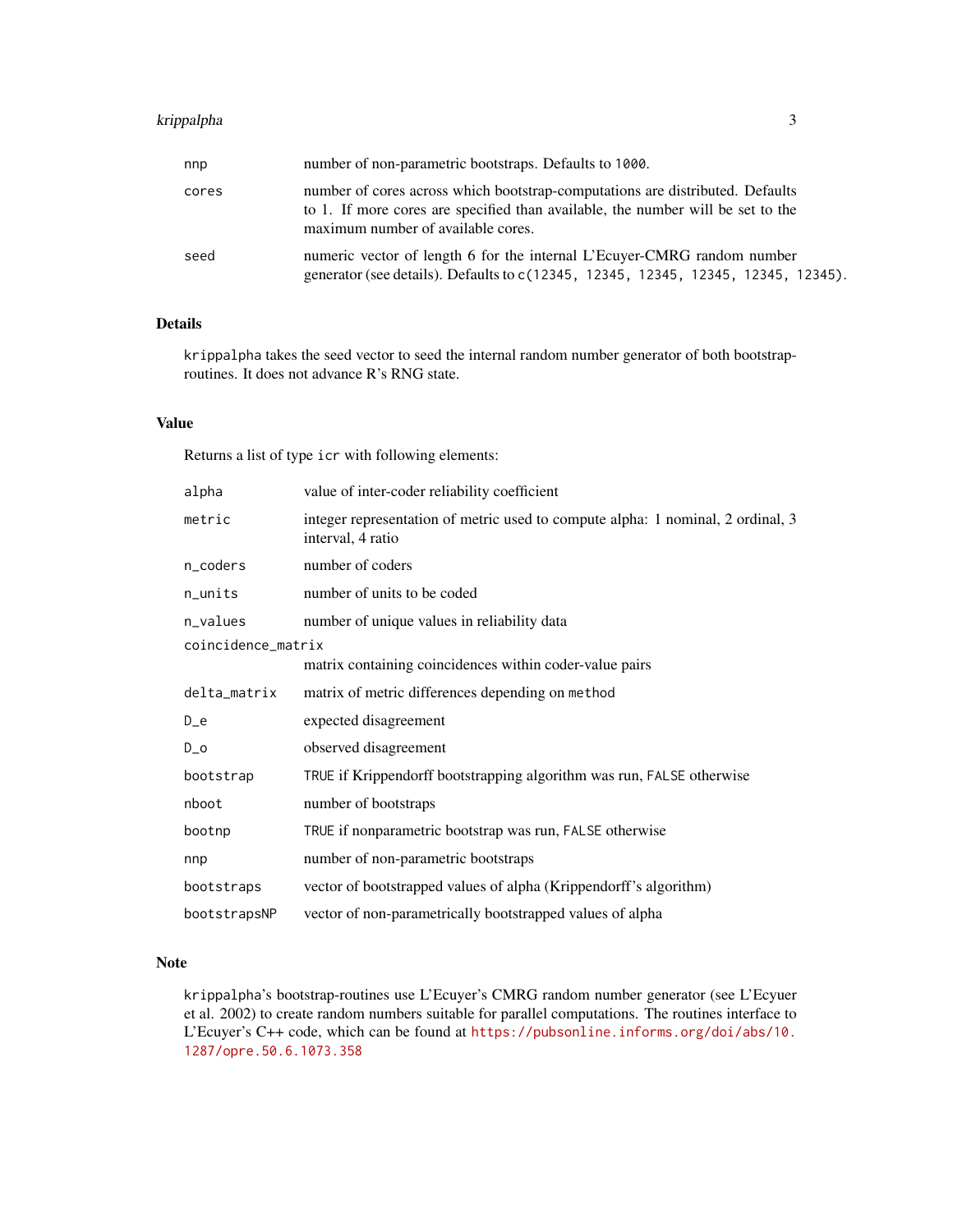#### References

Krippendorff, K. (2004) *Content Analysis: An Introduction to Its Methodology*. Beverly Hills: Sage.

Krippendorff, K. (2011) *Computing Krippendorff 's Alpha Reliability*. Departmental Papers (ASC) 43. [http://repository.upenn.edu/asc\\_papers/43](http://repository.upenn.edu/asc_papers/43).

Krippendorff, K. (2016) *Bootstrapping Distributions for Krippendorff 's Alpha*. [http://web.asc.](http://web.asc.upenn.edu/usr/krippendorff/boot.c-Alpha.pdf) [upenn.edu/usr/krippendorff/boot.c-Alpha.pdf](http://web.asc.upenn.edu/usr/krippendorff/boot.c-Alpha.pdf).

L'Ecuyer, P. (1999) Good Parameter Sets for Combined Multiple Recursive Random Number Generators. *Operations Research*, 47 (1), 159–164. [https://pubsonline.informs.org/doi/10.](https://pubsonline.informs.org/doi/10.1287/opre.47.1.159) [1287/opre.47.1.159](https://pubsonline.informs.org/doi/10.1287/opre.47.1.159).

L'Ecuyer, P., Simard, R, Chen, E. J., and Kelton, W. D. (2002) An Objected-Oriented Random-Number Package with Many Long Streams and Substreams. *Operations Research*, 50 (6), 1073– 1075. <http://www.iro.umontreal.ca/~lecuyer/myftp/streams00/c++/streams4.pdf>.

#### Examples

```
data(codings)
krippalpha(codings)
```
krippalpha(codings, metric = "nominal", bootstrap = TRUE, bootnp = TRUE)